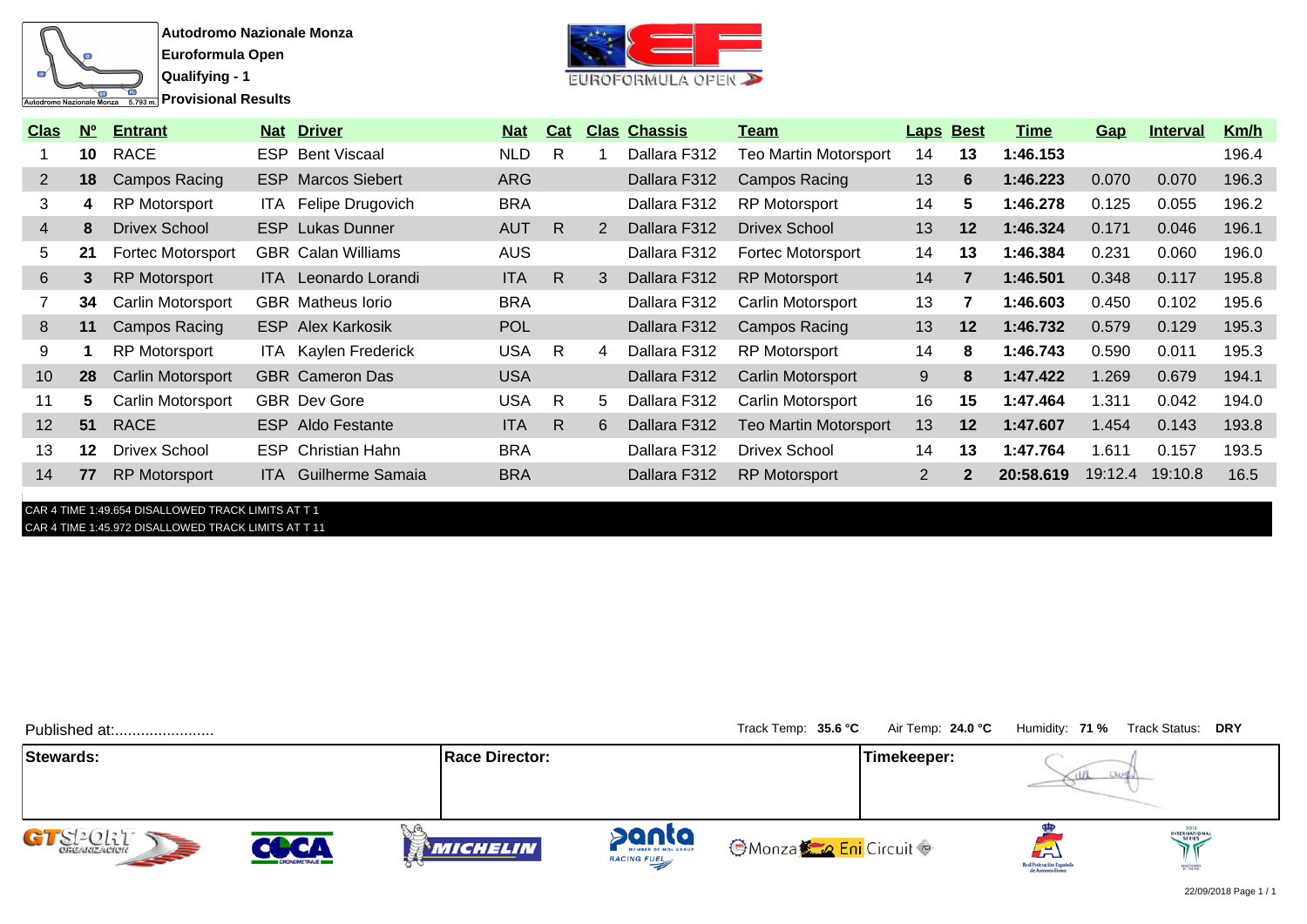

**Autodromo Nazionale Monza Euroformula Open**

**Provisional Results by Class** 

**Qualifying - 1**



| <b>Clas</b>    | N <sup>o</sup> | <b>Entrant</b>           |       | <b>Nat Driver</b>           | <u>Nat</u> | <b>Cat</b> |                | <b>Clas Chassis</b> | Team                         | <b>Laps Best</b> |              | Time      | <b>Gap</b> | <u>Interval</u> | <u>Km/h</u> |
|----------------|----------------|--------------------------|-------|-----------------------------|------------|------------|----------------|---------------------|------------------------------|------------------|--------------|-----------|------------|-----------------|-------------|
|                | 18             | Campos Racing            |       | <b>ESP</b> Marcos Siebert   | <b>ARG</b> |            |                | Dallara F312        | Campos Racing                | 13               | 6            | 1:46.223  |            |                 | 196.3       |
| $\overline{2}$ | 4              | <b>RP Motorsport</b>     |       | ITA Felipe Drugovich        | <b>BRA</b> |            |                | Dallara F312        | <b>RP Motorsport</b>         | 14               | 5            | 1:46.278  | 0.055      | 0.055           | 196.2       |
| 3              | 21             | <b>Fortec Motorsport</b> |       | <b>GBR</b> Calan Williams   | <b>AUS</b> |            |                | Dallara F312        | Fortec Motorsport            | 14               | 13           | 1:46.384  | 0.161      | 0.106           | 196.0       |
| $\overline{4}$ | 34             | Carlin Motorsport        |       | <b>GBR</b> Matheus lorio    | <b>BRA</b> |            |                | Dallara F312        | Carlin Motorsport            | 13               | 7            | 1:46.603  | 0.380      | 0.219           | 195.6       |
| 5              | 11             | Campos Racing            |       | <b>ESP</b> Alex Karkosik    | <b>POL</b> |            |                | Dallara F312        | Campos Racing                | 13               | 12           | 1:46.732  | 0.509      | 0.129           | 195.3       |
| 6              | 28             | Carlin Motorsport        |       | <b>GBR</b> Cameron Das      | <b>USA</b> |            |                | Dallara F312        | Carlin Motorsport            | 9                | 8            | 1:47.422  | 1.199      | 0.690           | 194.1       |
|                | 12             | <b>Drivex School</b>     |       | <b>ESP</b> Christian Hahn   | <b>BRA</b> |            |                | Dallara F312        | Drivex School                | 14               | 13           | 1:47.764  | 1.541      | 0.342           | 193.5       |
| 8              | 77             | <b>RP Motorsport</b>     |       | <b>ITA</b> Guilherme Samaia | <b>BRA</b> |            |                | Dallara F312        | <b>RP Motorsport</b>         | $\overline{2}$   | $\mathbf{2}$ | 20:58.619 | 19:12.3    | 19:10.8         | 16.5        |
|                |                | <b>Rookie</b>            |       |                             |            |            |                |                     |                              |                  |              |           |            |                 |             |
|                | 10             | <b>RACE</b>              |       | <b>ESP Bent Viscaal</b>     | <b>NLD</b> | R          |                | Dallara F312        | Teo Martin Motorsport        | 14               | 13           | 1:46.153  |            |                 | 196.4       |
| $\overline{2}$ | 8              | <b>Drivex School</b>     |       | <b>ESP</b> Lukas Dunner     | <b>AUT</b> | R          | 2              | Dallara F312        | <b>Drivex School</b>         | 13               | $12 \,$      | 1:46.324  | 0.171      | 0.171           | 196.1       |
| 3              | 3              | <b>RP Motorsport</b>     | ITA - | Leonardo Lorandi            | <b>ITA</b> | R          | 3              | Dallara F312        | <b>RP Motorsport</b>         | 14               | 7            | 1:46.501  | 0.348      | 0.177           | 195.8       |
| $\overline{4}$ |                | <b>RP Motorsport</b>     |       | <b>ITA</b> Kaylen Frederick | <b>USA</b> | R          | $\overline{4}$ | Dallara F312        | <b>RP Motorsport</b>         | 14               | 8            | 1:46.743  | 0.590      | 0.242           | 195.3       |
| 5              | 5.             | Carlin Motorsport        |       | <b>GBR</b> Dev Gore         | USA        | R          | 5.             | Dallara F312        | <b>Carlin Motorsport</b>     | 16               | 15           | 1:47.464  | 1.311      | 0.721           | 194.0       |
| 6              | 51             | <b>RACE</b>              |       | <b>ESP</b> Aldo Festante    | <b>ITA</b> | R.         | 6              | Dallara F312        | <b>Teo Martin Motorsport</b> | 13               | $12 \,$      | 1:47.607  | 1.454      | 0.143           | 193.8       |

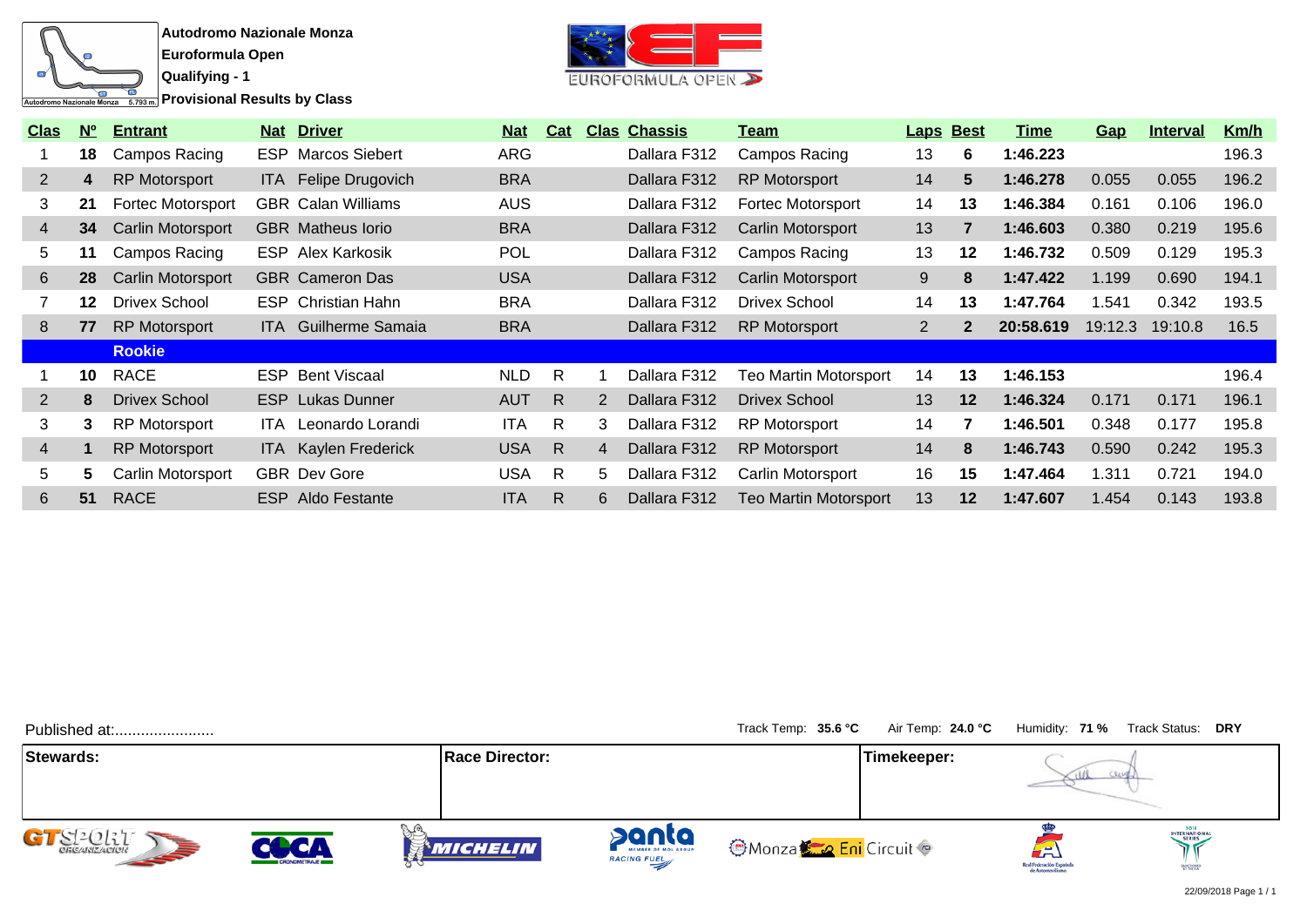



| 1              |              | Kaylen Frederick                        |                    | $\mathsf{R}$       |        | Dallara F312 5                            |                |              | Dev Gore            |          | R        |        | Dallara F312                 |
|----------------|--------------|-----------------------------------------|--------------------|--------------------|--------|-------------------------------------------|----------------|--------------|---------------------|----------|----------|--------|------------------------------|
|                |              |                                         |                    |                    |        | <b>RP Motorsport</b>                      |                |              |                     |          |          |        | Carlin Motorsport            |
| Lap D          | <b>Time</b>  | Sector 1                                | Sector 2           | Sector 3           | T. Spd | <b>Elapsed</b>                            | Lap D          | <b>Time</b>  | Sector 1            | Sector 2 | Sector 3 | T. Spd | <b>Elapsed</b>               |
| 1              | 10:27:52.267 | 10:26:29.984                            | 42.475             | 39.808             |        | 130.9 10:27:52.267                        | 1              | 10:27:11.742 | 10:25:55.108        | 38.892   | 37.742   |        | 172.2 10:27:11.742           |
| $\overline{2}$ | 2:25.784 P   | 43.307                                  | 52.179             | 50.298             |        | 240.5 10:30:18.051                        | $\overline{2}$ | 1:52.932     | 36.411              | 39.114   | 37.407   |        | 242.6 10:29:04.674           |
| 3              | 2:10.458     | 56.527                                  | 37.365             | 36.566             |        | 201.4 10:32:28.509                        | 3              | 1:49.744     | 36.323              | 36.469   | 36.952   |        | 243.2 10:30:54.418           |
| $\overline{4}$ | 1:51.519     | 36.093                                  | 36.921             | 38.505             |        | 248.2 10:34:20.028                        | $\overline{4}$ | 1:52.791     | 38.787              | 37.139   | 36.865   |        | 245.4 10:32:47.209           |
| 5              | 1:47.177     | 35.473                                  | 35.724             | 35.980             |        | 258.9 10:36:07.205                        | 5              | 1:48.890     | 36.024              | 36.216   | 36.650   |        | 246.5 10:34:36.099           |
| 6              | 1:47.213     | 35.253                                  | 35.816             | 36.144             |        | 260.2 10:37:54.418                        | 6              | 1:48.610     | 35.966              | 36.114   | 36.530   |        | 247.1 10:36:24.709           |
| $\overline{7}$ | 1:50.266     | 35.522                                  | 35.788             | 38.956             |        | 253.5 10:39:44.684                        | $\overline{7}$ | 1:49.081     | 35.801              | 36.505   | 36.775   |        | 248.2 10:38:13.790           |
| 8              | 1:46.743     | 35.246                                  | 35.583             | 35.914             |        | 258.9 10:41:31.427                        | 8              | 1:47.778     | 35.685              | 35.855   | 36.238   |        | 248.8 10:40:01.568           |
| 9              | 1:55.381 P   | 35.752                                  | 35.816             | 43.813             |        | 247.7 10:43:26.808                        | 9              | 1:54.756 P   | 35.895              | 36.148   | 42.713   |        | 249.4 10:41:56.324           |
| 10             | 4:45.906     | 3:28.822                                | 38.951             | 38.133             |        | 190.4 10:48:12.714                        | 10             | 4:39.377     | 3:23.432            | 38.129   | 37.816   |        | 171.9 10:46:35.701           |
| 11             | 2:04.624 P   | 36.859                                  | 38.121             | 49.644             |        | 238.9 10:50:17.338                        | -11            | 1:50.722     | 36.355              | 37.653   | 36.714   |        | 246.0 10:48:26.423           |
| 12             | 2:29.598     | 55.516                                  | 42.937             | 51.145             |        | 203.3 10:52:46.936                        | 12             | 1:48.410     | 35.645              | 36.287   | 36.478   |        | 250.0 10:50:14.833           |
| 13             | 2:03.065     | 35.318                                  | 48.976             | 38.771             |        | 258.3 10:54:50.001                        | 13             | 1:55.152     | 41.353              | 37.126   | 36.673   |        | 247.1 10:52:09.985           |
| 14             | 2:01.379 P   | 35.756                                  | 40.399             | 45.224             |        | 248.2 10:56:51.380                        | 14             | 1:47.993     | 35.784              | 35.820   | 36.389   |        | 246.0 10:53:57.978           |
| 3              |              | Leonardo Lorandi                        |                    | R                  |        | Dallara F312                              | 15             | 1:47.464     | 35.681              | 35.684   | 36.099   |        | 247.1 10:55:45.442           |
|                |              |                                         |                    |                    |        |                                           | 16             | 2:05.672 P   | 37.155              | 38.421   | 50.096   |        | 239.4 10:57:51.114           |
|                |              |                                         |                    |                    |        | <b>RP Motorsport</b>                      | 8              |              | Lukas Dunner        |          | R        |        | Dallara F312                 |
| Lap D          | <b>Time</b>  | Sector 1                                | Sector 2           | Sector 3           | T. Spd | <b>Elapsed</b>                            |                |              |                     |          |          |        |                              |
| 1              | 10:27:53.411 | 10:26:28.128                            | 43.605             | 41.678             |        | 131.2 10:27:53.411                        |                |              |                     |          |          |        | <b>Drivex School</b>         |
| $\overline{2}$ | 2:26.242 P   | 38.582                                  | 54.633             | 53.027             |        | 232.7 10:30:19.653 Lap D                  |                | <b>Time</b>  | Sector 1            | Sector 2 | Sector 3 | T. Spd | <b>Elapsed</b>               |
| 3              | 2:10.286     | 56.316                                  | 37.202             | 36.768             |        | 194.9 10:32:29.939                        | 1              | 10:28:15.663 | 10:26:51.793        | 41.102   | 42.768   |        | 84.1 10:28:15.663            |
| $\overline{4}$ | 1:47.372     | 35.488                                  | 35.874             | 36.010             |        | 251.1 10:34:17.311                        | 2              | 2:02.736     | 37.630              | 44.007   | 41.099   |        | 226.4 10:30:18.399           |
| 5              | 1:46.729     | 35.523                                  | 35.392             | 35.814             |        | 247.7 10:36:04.040                        | 3              | 1:48.427     | 35.869              | 35.682   | 36.876   |        | 249.4 10:32:06.826           |
| 6              | 1:51.436     | 35.467                                  | 38.160             | 37.809             |        | 249.4 10:37:55.476                        | $\overline{4}$ | 1:52.583     | 39.661              | 36.346   | 36.576   |        | 253.5 10:33:59.409           |
| $\overline{7}$ | 1:46.501     | 35.207                                  | 35.690             | 35.604             |        | 254.7 10:39:41.977                        | 5              | 1:46.559     | 35.601              | 35.344   | 35.614   |        | 248.8 10:35:45.968           |
| 8              | 1:57.199 P   | 35.897                                  | 37.093             | 44.209             |        | 248.2 10:41:39.176                        | 6              | 1:46.724     | 35.266              | 35.570   | 35.888   |        | 256.5 10:37:32.692           |
| 9              | 6:34.942     | 5:14.922                                | 41.307             | 38.713             |        | 184.6 10:48:14.118                        | $\overline{7}$ | 1:55.443 P   | 35.632              | 35.506   | 44.305   |        | 249.4 10:39:28.135           |
| 10             | 2:02.544     | 36.237                                  | 41.247             | 45.060             |        | 250.5 10:50:16.662                        | 8              | 8:42.868 P   | 7:04.515            | 48.427   | 49.926   |        | 169.0 10:48:11.003           |
| 11             | 2:16.492     | 40.471                                  | 47.341             | 48.680             |        | 251.7 10:52:33.154                        | 9              | 2:17.027     | 56.347              | 37.327   | 43.353   |        | 194.5 10:50:28.030           |
| 12             | 2:19.108     | 35.436                                  | 40.858             | 1:02.814           |        | 253.5 10:54:52.262                        | 10             | 2:13.880     | 35.510              | 47.222   | 51.148   |        | 248.2 10:52:41.910           |
| 13             | 1:46.699     | 35.319                                  | 35.494             | 35.886             |        | 251.7 10:56:38.961                        | 11             | 2:14.293     | 38.024              | 46.000   | 50.269   |        | 254.7 10:54:56.203           |
| 14             | 2:14.647 P   | 40.048                                  | 41.537             | 53.062             |        | 198.1 10:58:53.608                        | 12             | 1:46.324     | 35.225              | 35.411   | 35.688   |        | 258.9 10:56:42.527           |
| 4              |              | Felipe Drugovich                        |                    |                    |        | Dallara F312                              | 13             | 2:18.802 P   | 43.629              | 42.056   | 53.117   |        | 169.0 10:59:01.329           |
|                |              |                                         |                    |                    |        | RP Motorsport 10                          |                |              | <b>Bent Viscaal</b> |          | R        |        | Dallara F312                 |
|                |              |                                         |                    |                    |        |                                           |                |              |                     |          |          |        | <b>Teo Martin Motorsport</b> |
| Lap D<br>1     | Time         | Sector 1<br>10:28:21.970 P 10:26:49.404 | Sector 2<br>40.966 | Sector 3<br>51.600 | T. Spd | <b>Elapsed</b><br>86.4 10:28:21.970 Lap D |                | <b>Time</b>  | Sector 1            | Sector 2 | Sector 3 | T. Spd | <b>Elapsed</b>               |
| $\overline{2}$ | 2:09.359     | 56.612                                  | 36.267             | 36.480             |        | 200.7 10:30:31.329                        | 1              | 10:28:02.930 | 10:26:37.802        | 43.789   | 41.339   |        | 164.6 10:28:02.930           |
| 3              | 1:49.654     | 38.057                                  | 35.713             | 35.884             |        | 225.9 10:32:20.983                        | $\overline{2}$ | 2:18.944 P   | 37.325              | 51.335   |          |        | 50.284 235.2 10:30:21.874    |
| $\overline{4}$ | 1:46.599     | 35.379                                  | 35.602             | 35.618             |        | 251.7 10:34:07.582                        | 3              | 2:09.650     | 56.397              | 36.740   | 36.513   |        | 204.1 10:32:31.524           |
| 5              | 1:46.278     | 35.433                                  | 35.243             | 35.602             |        | 250.5 10:35:53.860                        | $\overline{4}$ | 1:47.200     | 35.477              | 35.838   | 35.885   |        | 254.1 10:34:18.724           |
| 6              |              | 35.380                                  | 35.387             | 35.683             |        | 252.3 10:37:40.310                        | 5              | 1:46.542     | 35.229              | 35.578   | 35.735   |        | 255.3 10:36:05.266           |
|                | 1:46.450     |                                         |                    |                    |        |                                           |                |              |                     |          |          |        | 257.1 10:37:57.551           |
| 7              | 1:45.972     | 35.130                                  | 35.268             | 35.574             |        | 255.3 10:39:26.282                        | 6              | 1:52.285     | 39.252              | 35.835   | 37.198   |        |                              |
| 8              | 1:53.776 P   | 35.542                                  | 35.689             | 42.545             |        | 249.4 10:41:20.058                        | 7              | 1:46.231     | 35.197              | 35.526   | 35.508   |        | 256.5 10:39:43.782           |
| 9              | 6:48.464 P   | 5:26.189                                | 37.547             | 44.728             |        | 178.2 10:48:08.522                        | 8              | 2:03.680 P   | 37.916              | 39.045   | 46.719   |        | 181.8 10:41:47.462           |
| 10             | 2:13.717     | 56.204                                  | 35.757             | 41.756             |        | 203.0 10:50:22.239                        | 9              | 6:30.851 P   | 5:07.236            | 39.356   | 44.259   |        | 194.9 10:48:18.313           |
| 11             | 2:16.874     | 36.670                                  | 50.355             | 49.849             |        | 255.9 10:52:39.113                        | 10             | 2:11.173     | 56.635              | 36.072   | 38.466   |        | 200.0 10:50:29.486           |
| 12             | 2:11.614     | 43.273                                  | 47.554             | 40.787             |        | 203.0 10:54:50.727                        | 11             | 2:14.601     | 35.033              | 47.765   | 51.803   |        | 254.7 10:52:44.087           |
| 13             | 1:46.582     | 35.188                                  | 35.731             | 35.663             |        | 254.7 10:56:37.309                        | 12             | 2:11.653     | 36.224              | 44.507   |          |        | 50.922 254.1 10:54:55.740    |
| 14             | 1:56.913 P   | 35.697                                  | 35.379             |                    |        | 45.837 248.8 10:58:34.222                 | 13             | 1:46.153     | 35.167              | 35.377   | 35.609   |        | 254.1 10:56:41.893           |
|                |              |                                         |                    |                    |        |                                           | 14             | 2:38.514 P   | 43.889              | 47.792   |          |        | 1:06.833 173.9 10:59:20.407  |









**WICHELIN** 

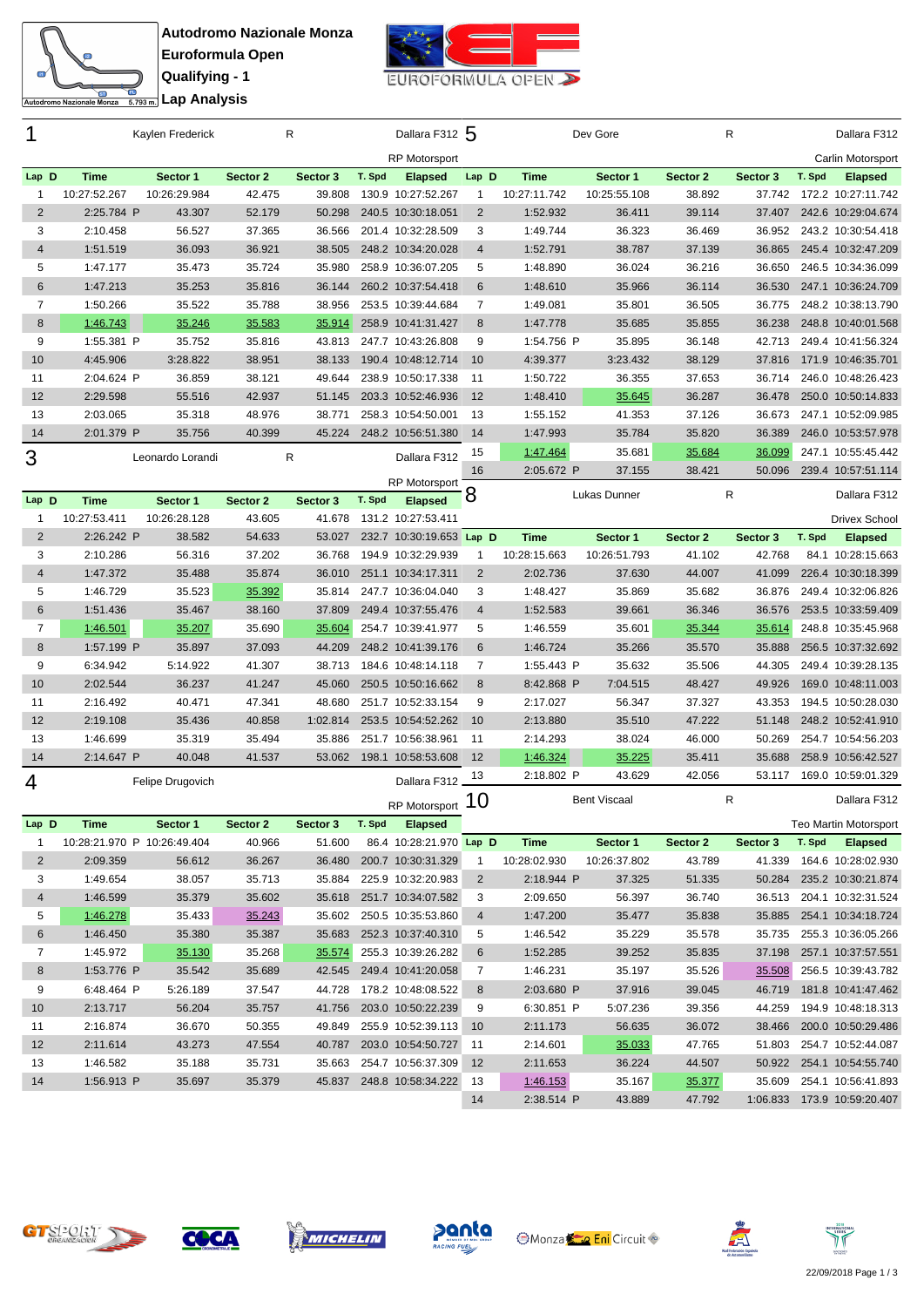



| 11             |              | Alex Karkosik         |          |               |        | Dallara F312 21          |                |              | Calan Williams |          |          |        | Dallara F312       |
|----------------|--------------|-----------------------|----------|---------------|--------|--------------------------|----------------|--------------|----------------|----------|----------|--------|--------------------|
|                |              |                       |          |               |        | Campos Racing            |                |              |                |          |          |        | Fortec Motorsport  |
| Lap D          | Time         | Sector 1              | Sector 2 | Sector 3      | T. Spd | <b>Elapsed</b>           | Lap D          | <b>Time</b>  | Sector 1       | Sector 2 | Sector 3 | T. Spd | <b>Elapsed</b>     |
| $\mathbf{1}$   | 10:28:00.772 | 10:26:34.548          | 44.715   | 41.509        |        | 172.5 10:28:00.772       | 1              | 10:27:58.676 | 10:26:35.284   | 44.334   | 39.058   |        | 161.6 10:27:58.676 |
| $\overline{2}$ | 2:15.917     | 36.955                | 57.557   | 41.405        |        | 243.2 10:30:16.689       | $\overline{2}$ | 2:09.941 P   | 37.256         | 48.194   | 44.491   |        | 247.1 10:30:08.617 |
| 3              | 1:52.286     | 35.883                | 36.232   | 40.171        |        | 256.5 10:32:08.975       | 3              | 2:08.729     | 56.238         | 36.141   | 36.350   |        | 202.6 10:32:17.346 |
| 4              | 1:46.905     | 35.332                | 35.651   | 35.922        |        | 255.9 10:33:55.880       | 4              | 1:54.978     | 35.778         | 42.714   | 36.486   |        | 247.1 10:34:12.324 |
| 5              | 1:47.293     | 35.677                | 35.510   | 36.106        |        | 248.2 10:35:43.173       | 5              | 1:47.323     | 35.390         | 35.757   | 36.176   |        | 253.5 10:35:59.647 |
| 6              | 1:47.636     | 35.888                | 35.556   | 36.192        |        | 243.7 10:37:30.809       | 6              | 1:47.177     | 35.265         | 35.787   | 36.125   |        | 255.3 10:37:46.824 |
| $\overline{7}$ | 1:56.289 P   | 35.678                | 35.385   | 45.226        |        | 244.3 10:39:27.098       | 7              | 1:47.176     | 35.457         | 35.581   | 36.138   |        | 250.5 10:39:34.000 |
| 8              | 8:50.411     | 7:34.612              | 38.815   | 36.984        |        | 196.7 10:48:17.509       | 8              | 1:53.372 P   | 35.512         | 35.812   | 42.048   |        | 250.0 10:41:27.372 |
| 9              | 2:01.026     | 39.002                | 37.419   | 44.605        |        | 151.0 10:50:18.535       | 9              | 6:52.121     | 5:37.773       | 37.666   | 36.682   |        | 189.8 10:48:19.493 |
| 10             | 2:22.731     | 39.934                | 48.789   | 54.008        |        | 254.1 10:52:41.266       | 10             | 2:00.354     | 37.425         | 38.130   | 44.799   |        | 154.7 10:50:19.847 |
| 11             | 2:17.077     | 37.578                | 42.651   | 56.848        |        | 215.5 10:54:58.343       | -11            | 2:21.620     | 37.520         | 48.648   | 55.452   |        | 255.9 10:52:41.467 |
| 12             | 1:46.732     | 35.146                | 35.472   | 36.114        |        | 255.9 10:56:45.075       | 12             | 2:11.824     | 35.662         | 36.068   | 1:00.094 |        | 253.5 10:54:53.291 |
| 13             | 2:18.159 P   | 43.218                | 43.080   | 51.861        |        | 175.3 10:59:03.234       | 13             | 1:46.384     | 35.204         | 35.478   | 35.702   |        | 257.1 10:56:39.675 |
| 12             |              | Christian Hahn        |          |               |        | Dallara F312             | 14             | 2:03.277 P   | 40.154         | 39.775   | 43.348   |        | 170.8 10:58:42.952 |
|                |              |                       |          |               |        | Drivex School 28         |                |              | Cameron Das    |          |          |        | Dallara F312       |
| Lap D          | <b>Time</b>  | Sector 1              | Sector 2 | Sector 3      | T. Spd | <b>Elapsed</b>           |                |              |                |          |          |        | Carlin Motorsport  |
| $\mathbf{1}$   | 10:28:03.660 | 10:26:38.872          | 43.335   | 41.453        |        | 158.3 10:28:03.660 Lap D |                | <b>Time</b>  | Sector 1       | Sector 2 | Sector 3 | T. Spd | <b>Elapsed</b>     |
| $\overline{2}$ | 2:10.727     | 37.347                | 51.548   | 41.832        |        | 223.6 10:30:14.387       | 1              | 10:28:08.297 | 10:26:35.777   | 46.733   | 45.787   |        | 110.0 10:28:08.297 |
| 3              | 1:53.759     | 36.075                | 36.016   | 41.668        |        | 248.2 10:32:08.146       | $\overline{2}$ | 2:04.836     | 35.896         | 48.394   | 40.546   |        | 248.2 10:30:13.133 |
| $\overline{4}$ | 1:49.367     | 35.989                | 37.005   | 36.373        |        | 251.1 10:33:57.513       | 3              | 1:48.546     | 36.118         | 35.968   | 36.460   |        | 243.7 10:32:01.679 |
| 5              | 1:47.963     | 35.864                | 35.927   | 36.172        |        | 248.2 10:35:45.476       | 4              | 1:58.634 P   | 35.964         | 35.741   | 46.929   |        | 244.3 10:34:00.313 |
| 6              | 1:51.377     | 36.618                | 36.102   | 38.657        |        | 196.3 10:37:36.853       | 5              | 14:09.617 P  | 12:37.927      | 43.593   | 48.097   |        | 191.8 10:48:09.930 |
| $\overline{7}$ | 1:51.679     | 35.717                | 35.965   | 39.997        |        | 252.3 10:39:28.532       | 6              | 2:15.642     | 55.914         | 37.238   | 42.490   |        | 204.9 10:50:25.572 |
| 8              | 1:55.956 P   | 35.977                | 35.763   | 44.216        |        | 247.1 10:41:24.488       | 7              | 2:06.182     | 35.691         | 40.815   | 49.676   |        | 252.9 10:52:31.754 |
| 9              | 6:53.646     | 5:38.945              | 37.564   | 37.137        |        | 188.4 10:48:18.134       | 8              | 1:47.422     | 35.783         | 35.502   | 36.137   |        | 250.5 10:54:19.176 |
| 10             | 2:05.673     | 46.996                | 37.279   | 41.398        |        | 151.4 10:50:23.807       | 9              | 2:01.728 P   | 35.709         | 40.258   | 45.761   |        | 246.5 10:56:20.904 |
| 11             | 2:16.379     | 35.662                | 45.342   | 55.375        |        | 251.1 10:52:40.186       |                |              |                |          |          |        |                    |
| 12             | 2:10.460     | 36.003                | 46.618   | 47.839        |        | 250.0 10:54:50.646       | 34             |              | Matheus Iorio  |          |          |        | Dallara F312       |
| 13             | 1:47.764     | 35.847                | 35.940   | 35.977        |        | 251.7 10:56:38.410       |                |              |                |          |          |        | Carlin Motorsport  |
| 14             | 2:16.661 P   | 42.451                | 41.460   | 52.750        |        | 147.3 10:58:55.071       | Lap D          | <b>Time</b>  | Sector 1       | Sector 2 | Sector 3 | T. Spd | <b>Elapsed</b>     |
|                |              |                       |          |               |        |                          | 1              | 10:27:55.045 | 10:26:32.134   | 42.481   | 40.430   |        | 105.2 10:27:55.045 |
| 18             |              | <b>Marcos Siebert</b> |          |               |        | Dallara F312             | $\overline{2}$ | 2:19.433 P   | 39.842         | 54.416   | 45.175   |        | 220.4 10:30:14.478 |
|                |              |                       |          |               |        | Campos Racing            | 3              | 2:08.879     | 56.479         | 36.219   | 36.181   |        | 201.4 10:32:23.357 |
| Lap D          | Time         | Sector 1              | Sector 2 | Sector 3      | T. Spd | <b>Elapsed</b>           | 4              | 1:47.437     | 35.744         | 35.647   | 36.046   |        | 248.8 10:34:10.794 |
| $\mathbf{1}$   | 10:28:01.641 | 10:26:37.336          | 43.148   |               |        |                          | 5              | 1:47.226     | 35.600         | 35.592   | 36.034   |        | 247.7 10:35:58.020 |
| $\overline{c}$ | 2:20.990 P   | 37.480                | 52.908   | 50.602        |        | 223.1 10:30:22.631       | 6              | 1:57.920     | 36.725         | 39.956   | 41.239   |        | 248.2 10:37:55.940 |
| 3              | 2:09.830     | 56.468                | 36.370   | 36.992        |        | 206.5 10:32:32.461       | 7              | 1:46.603     | 35.123         | 35.507   | 35.973   |        | 260.2 10:39:42.543 |
| 4              | 1:46.801     | 35.319                | 35.354   | 36.128        |        | 259.6 10:34:19.262       | 8              | 1:52.960 P   | 35.221         | 35.598   | 42.141   |        | 256.5 10:41:35.503 |
| 5              | 1:47.116     | 35.067                | 35.960   | 36.089        |        | 262.1 10:36:06.378       | 9              | 6:17.077 P   | 4:43.670       | 40.455   | 52.952   |        | 146.9 10:47:52.580 |
| 6              | 1:46.223     | 35.080                | 35.367   | <u>35.776</u> |        | 258.3 10:37:52.601       | 10             | 2:24.980     | 1:00.664       | 39.631   | 44.685   |        | 201.8 10:50:17.560 |
| 7              | 2:00.261 P   | 35.405                | 42.082   | 42.774        |        | 250.0 10:39:52.862       | 11             | 2:12.914     | 39.648         | 45.813   | 47.453   |        | 255.3 10:52:30.474 |
| 8              | 8:18.124     | 6:59.317              | 40.640   | 38.167        |        | 196.3 10:48:10.986 12    |                | 2:18.975     | 38.723         | 41.695   | 58.557   |        | 243.7 10:54:49.449 |
| 9              | 2:04.031     | 38.067                | 41.524   | 44.440        |        | 238.4 10:50:15.017 13    |                | 2:08.561 P   | 37.751         | 43.188   | 47.622   |        | 208.0 10:56:58.010 |
| 10             | 2:25.126     | 45.194                | 49.591   | 50.341        |        | 222.6 10:52:40.143       |                |              |                |          |          |        |                    |
| 11             | 2:13.808     | 36.374                | 50.899   | 46.535        |        | 230.7 10:54:53.951       |                |              |                |          |          |        |                    |
| 12             | 1:46.589     | 34.842                | 35.667   | 36.080        |        | 261.5 10:56:40.540       |                |              |                |          |          |        |                    |





2:16.918 P 42.807 40.924 53.187 167.7 10:58:57.458





**Monza Eni** Circuit



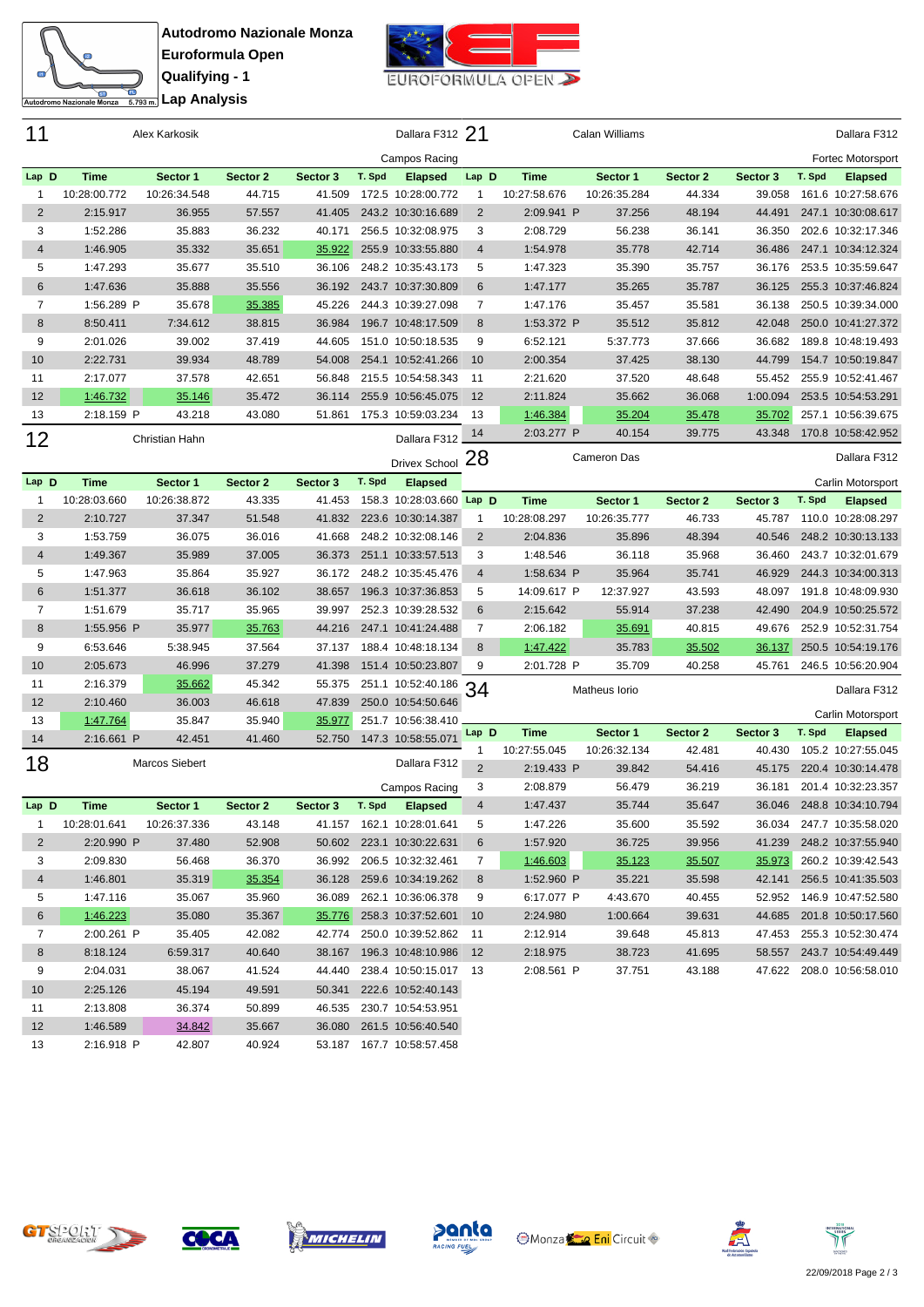



| 51             |              | Aldo Festante     |          | R        |        | Dallara F312          |
|----------------|--------------|-------------------|----------|----------|--------|-----------------------|
|                |              |                   |          |          |        | Teo Martin Motorsport |
| Lap D          | <b>Time</b>  | Sector 1          | Sector 2 | Sector 3 | T. Spd | <b>Elapsed</b>        |
| 1              | 10:28:04.946 | 10:26:40.482      | 42.491   | 41.973   | 145.5  | 10:28:04.946          |
| $\overline{2}$ | 2:11.175     | 36.272            | 52.024   | 42.879   |        | 254.7 10:30:16.121    |
| 3              | 1:49.839     | 36.460            | 36.948   | 36.431   |        | 249.4 10:32:05.960    |
| $\overline{4}$ | 1:48.498     | 35.981            | 36.233   | 36.284   | 247.7  | 10:33:54.458          |
| 5              | 1:53.526     | 36.744            | 39.702   | 37.080   | 244.3  | 10:35:47.984          |
| 6              | 1:47.937     | 35.883            | 35.752   | 36.302   |        | 252.3 10:37:35.921    |
| 7              | 1:59.108 P   | 35.826            | 37.209   | 46.073   | 250.0  | 10:39:35.029          |
| 8              | 8:46.509 P   | 7:21.547          | 39.631   | 45.331   | 184.6  | 10:48:21.538          |
| 9              | 2:09.316     | 55.406            | 36.294   | 37.616   | 204.1  | 10:50:30.854          |
| 10             | 2:15.032     | 35.580            | 46.852   | 52.600   | 255.3  | 10:52:45.886          |
| 11             | 2:11.477     | 35.803            | 46.056   | 49.618   | 253.5  | 10:54:57.363          |
| 12             | 1:47.607     | 35.598            | 35.863   | 36.146   | 256.5  | 10:56:44.970          |
| 13             | 2:22.386 P   | 42.292            | 46.935   | 53.159   | 195.6  | 10:59:07.356          |
| 77             |              | Guilherme Samaia  |          |          |        | Dallara F312          |
|                |              |                   |          |          |        | <b>RP Motorsport</b>  |
| Lap D          | <b>Time</b>  | Sector 1          | Sector 2 | Sector 3 | T. Spd | <b>Elapsed</b>        |
| 1              | 10:28:21.385 | P<br>10:26:50.841 | 40.882   | 49.662   | 81.5   | 10:28:21.385          |
| $\overline{2}$ | 20:58.619    | P<br>19:23.894    | 41.739   | 52.986   | 49.9   | 10:49:20.004          |









**Monza Eni** Circuit



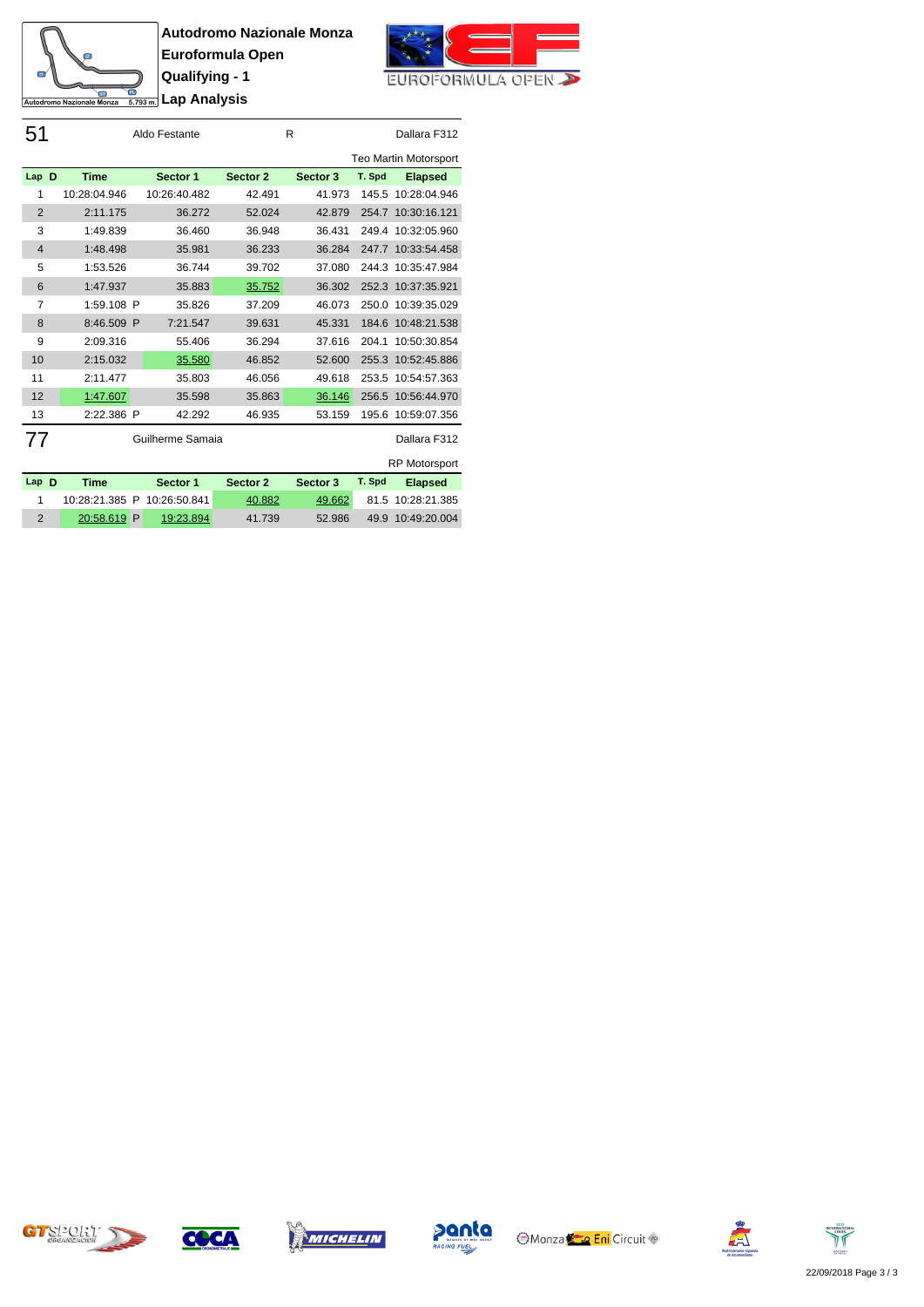



|             |           | Sector - 1            |          |                | Sector - 2          |        |           | Sector - 3            |           |              |                 | <b>Ideal Lap vs Best Lap</b> |                         |                |
|-------------|-----------|-----------------------|----------|----------------|---------------------|--------|-----------|-----------------------|-----------|--------------|-----------------|------------------------------|-------------------------|----------------|
| <u>Clas</u> | <b>No</b> | <b>Driver</b>         | Time     | N <sup>o</sup> | <b>Driver</b>       | Time   | <b>No</b> | <b>Driver</b>         | Time Clas |              | <b>No</b>       | <b>Driver</b>                | Ideal Lap Best Lap Clas |                |
|             | 18        | Marcos Siebert        | 34.842   | 4              | Felipe Drugovich    | 35.243 | 10        | <b>Bent Viscaal</b>   | 35.508    |              | 10              | Bent Viscaal                 | 1:45.918 1:46.153       |                |
|             | 10        | <b>Bent Viscaal</b>   | 35.033   | 8              | Lukas Dunner        | 35.344 | 4         | Felipe Drugovich      | 35.574    | $\mathbf{2}$ | 4               | Felipe Drugovich             | 1:45.947 1:46.278       |                |
| 3           | 34        | Matheus Iorio         | 35.123   | 18             | Marcos Siebert      | 35.354 | 3         | Leonardo Lorandi      | 35.604    | 3            | 18              | Marcos Siebert               | 1:45.972 1:46.223       | $\overline{2}$ |
| 4           |           | Felipe Drugovich      | 35.130   | 10             | <b>Bent Viscaal</b> | 35.377 | 8         | Lukas Dunner          | 35.614    | 4            | 8               | Lukas Dunner                 | 1:46.183 1:46.324       | -4             |
| 5.          | 11        | Alex Karkosik         | 35.146   | -11            | Alex Karkosik       | 35.385 | 21        | Calan Williams        | 35.702    | 5.           | 3               | Leonardo Lorandi             | 1:46.203 1:46.501       | -6             |
| 6           | 21        | <b>Calan Williams</b> | 35.204   | 3              | Leonardo Lorandi    | 35.392 | 18        | <b>Marcos Siebert</b> | 35.776    | 6            | 21              | <b>Calan Williams</b>        | 1:46.384 1:46.384       | -5             |
|             | 3         | Leonardo Lorandi      | 35.207   | 21             | Calan Williams      | 35.478 |           | Kaylen Frederick      | 35.914    |              | 11              | Alex Karkosik                | 1:46.453 1:46.732       | -8             |
| 8           | 8         | Lukas Dunner          | 35.225   | 28             | <b>Cameron Das</b>  | 35.502 | 11        | Alex Karkosik         | 35.922    | 8            | 34              | <b>Matheus lorio</b>         | 1:46.603 1:46.603       | -7             |
| 9           |           | Kaylen Frederick      | 35.246   | 34             | Matheus Iorio       | 35.507 | 34        | Matheus Iorio         | 35.973    | 9            |                 | Kaylen Frederick             | 1:46.743 1:46.743       | 9              |
| 10          | 51        | Aldo Festante         | 35.580   |                | Kaylen Frederick    | 35.583 | $12 \,$   | Christian Hahn        | 35.977    | 10           | 28              | Cameron Das                  | 1:47.330 1:47.422 10    |                |
| 11          | 5.        | Dev Gore              | 35.645   | 5              | Dev Gore            | 35.684 | 5         | Dev Gore              | 36.099    | 11           | 12 <sup>2</sup> | Christian Hahn               | 1:47.402 1:47.764       | -13            |
| 12          | $12 \,$   | Christian Hahn        | 35.662   | 51             | Aldo Festante       | 35.752 | 28        | Cameron Das           | 36.137    | 12           | 5               | Dev Gore                     | 1:47.428 1:47.464       | $-11$          |
| 13          | 28        | Cameron Das           | 35.691   | $12 \,$        | Christian Hahn      | 35.763 | 51        | Aldo Festante         | 36.146    | 13           | 51              | Aldo Festante                | 1:47.478 1:47.607       | 12             |
| 14          | 77        | Guilherme Samaia      | Transpon | 77             | Guilherme Samaia    | 40.882 | 77        | Guilherme Samaia      | 49.662    | 14           | 77              | Guilherme Samaia             | Transpon Transpo        | - 14           |





der











**der**

**nder**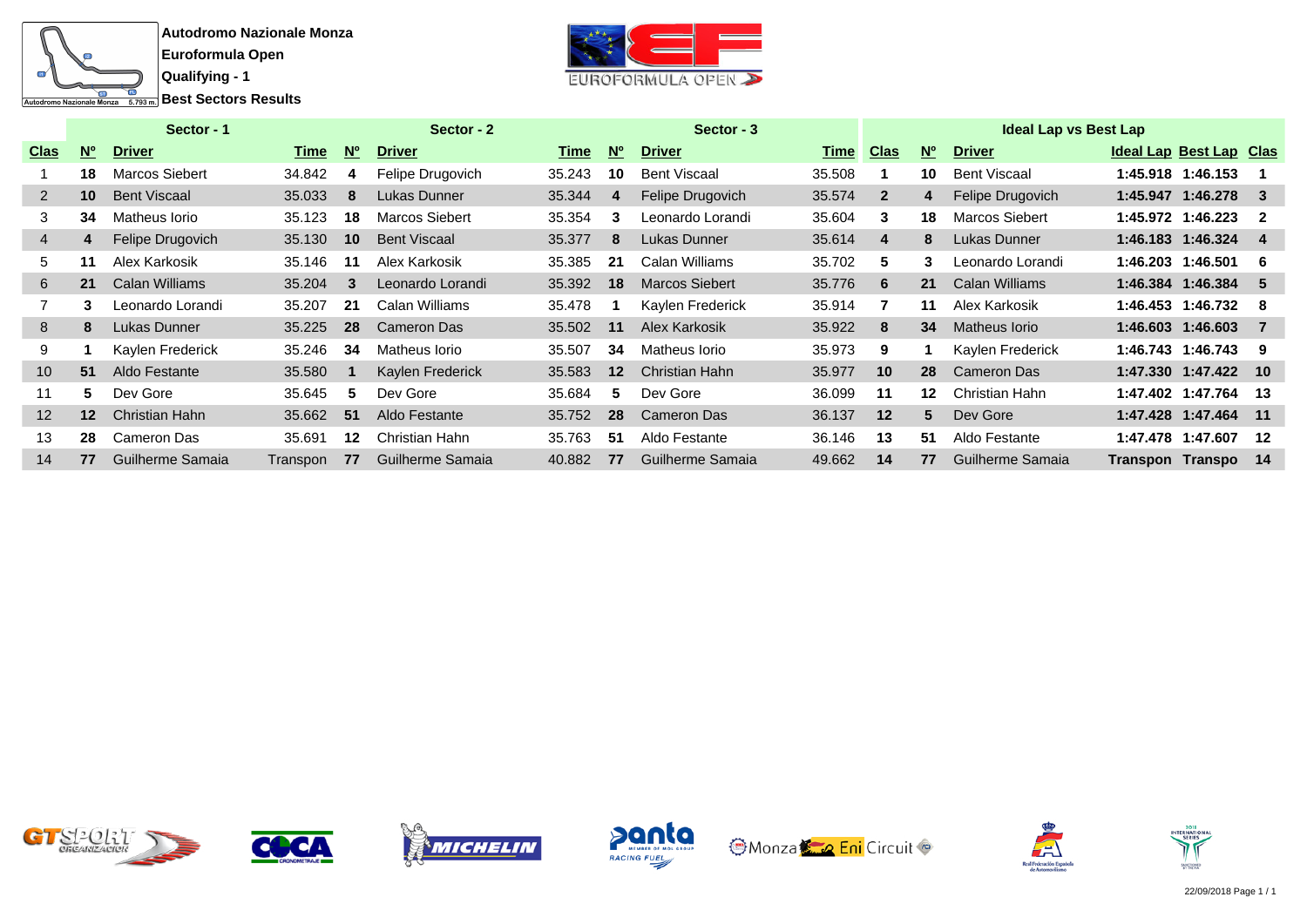



|                 |             |                          |            |                           |            |            |               |                |                              | <u>Best 1</u> |                   | <b>Best 2</b> |                   | Best 3      |             | Best 4      |     | <u>Best 5</u> |                |
|-----------------|-------------|--------------------------|------------|---------------------------|------------|------------|---------------|----------------|------------------------------|---------------|-------------------|---------------|-------------------|-------------|-------------|-------------|-----|---------------|----------------|
| <u>Cls</u>      | $N^{\circ}$ | <b>Entrant</b>           | <b>Nat</b> | <b>Driver</b>             | <b>Nat</b> | <b>Cat</b> | <b>CIS</b>    | <b>Chassis</b> | <u>Team</u>                  | <u>Time</u>   | Lap               | Time          | Lap               | <u>Time</u> | Lap         | <u>Time</u> | Lap | <u>Time</u>   | Lap            |
|                 | 10          | RACE                     | ESP.       | <b>Bent Viscaal</b>       | <b>NLD</b> | R          |               | Dallara F312   | <b>Teo Martin Motorsport</b> | 1:46.153      | 13                | :46.231       |                   | :46.542     | 5           | 1:47.200    | 4   | 1:52.285      | - 6            |
| 2               | 18          | Campos Racing            | ESP        | <b>Marcos Siebert</b>     | <b>ARG</b> |            |               | Dallara F312   | Campos Racing                | 1:46.223      | 6                 | 1:46.589      | $12 \overline{ }$ | 1:46.801    | 4           | 1:47.116    | 5   | 2:00.261      | $\overline{7}$ |
| 3               | 4           | <b>RP Motorsport</b>     | ITA.       | Felipe Drugovich          | <b>BRA</b> |            |               | Dallara F312   | RP Motorsport                | 1:46.278      | 5                 | 1:46.450      | 6                 | :46.582     | 13          | 1:46.599    | 4   | 1:53.776      | - 8            |
| 4               | 8           | Drivex School            | ESP.       | Lukas Dunner              | <b>AUT</b> | R          | $\mathcal{P}$ | Dallara F312   | <b>Drivex School</b>         | 1:46.324      | $12 \overline{ }$ | 1:46.559      | 5                 | 1:46.724    | 6           | 1:48.427    | 3   | 1:52.583      | $\overline{4}$ |
| 5.              | 21          | <b>Fortec Motorsport</b> |            | <b>GBR</b> Calan Williams | <b>AUS</b> |            |               | Dallara F312   | Fortec Motorsport            | 1:46.384      | 13                | 1:47.176      |                   | 1:47.177    | 6           | 1:47.323    | 5   | 1:53.372 8    |                |
| 6               | 3           | <b>RP Motorsport</b>     | ITA.       | Leonardo Lorandi          | <b>ITA</b> | R.         | 3             | Dallara F312   | <b>RP Motorsport</b>         | 1:46.501      |                   | 1:46.699      | 13                | 1:46.729    | $5^{\circ}$ | 1:47.372    | 4   | 1:51.436 6    |                |
|                 | 34          | Carlin Motorsport        |            | <b>GBR</b> Matheus lorio  | <b>BRA</b> |            |               | Dallara F312   | Carlin Motorsport            | 1:46.603      |                   | 1:47.226      | 5                 | 1:47.437    | 4           | 1:52.960    | 8   | 1:57.920      | - 6            |
| 8               | 11          | Campos Racing            | ESP.       | Alex Karkosik             | <b>POL</b> |            |               | Dallara F312   | Campos Racing                | 1:46.732      | 12                | 1:46.905      | 4                 | 1:47.293    | 5           | 1:47.636    | 6   | $1:52.286$ 3  |                |
| 9               |             | <b>RP Motorsport</b>     | ITA.       | Kaylen Frederick          | <b>USA</b> | R          | 4             | Dallara F312   | RP Motorsport                | 1:46.743      | -8                | 1:47.177      | 5                 | 1:47.213    | -6          | 1:50.266    | -7  | 1:51.519      | - 4            |
| 10 <sup>°</sup> | 28          | <b>Carlin Motorsport</b> |            | <b>GBR</b> Cameron Das    | <b>USA</b> |            |               | Dallara F312   | Carlin Motorsport            | 1:47.422      | -8                | 1:48.546      | 3                 | 1:58.634    | 4           | 2:01.728    | 9   | 2:04.836 2    |                |
| 11              | 5           | Carlin Motorsport        |            | <b>GBR</b> Dev Gore       | <b>USA</b> | R          | 5             | Dallara F312   | Carlin Motorsport            | 1:47.464      | 15                | :47.778       | 8                 | :47.993     | 14          | :48.410     | 12  | 1:48.610      | -6             |
| 12 <sup>2</sup> | 51          | <b>RACE</b>              |            | ESP Aldo Festante         | <b>ITA</b> | R          | 6             | Dallara F312   | <b>Teo Martin Motorsport</b> | 1:47.607      | $12 \overline{ }$ | 1:47.937      | 6                 | 1:48.498    | 4           | 1:49.839    | 3   | 1:53.526      | $-5$           |
| 13              | 12.         | Drivex School            | ESP.       | Christian Hahn            | <b>BRA</b> |            |               | Dallara F312   | Drivex School                | 1:47.764      | 13                | 1:47.963      | 5                 | :49.367     | 4           | 1:51.377    | 6   | 1:51.679      |                |
| 14              | 77          | <b>RP Motorsport</b>     | <b>ITA</b> | Guilherme Samaia          | <b>BRA</b> |            |               | Dallara F312   | <b>RP Motorsport</b>         | 20:58.61      |                   |               |                   |             |             |             |     |               |                |













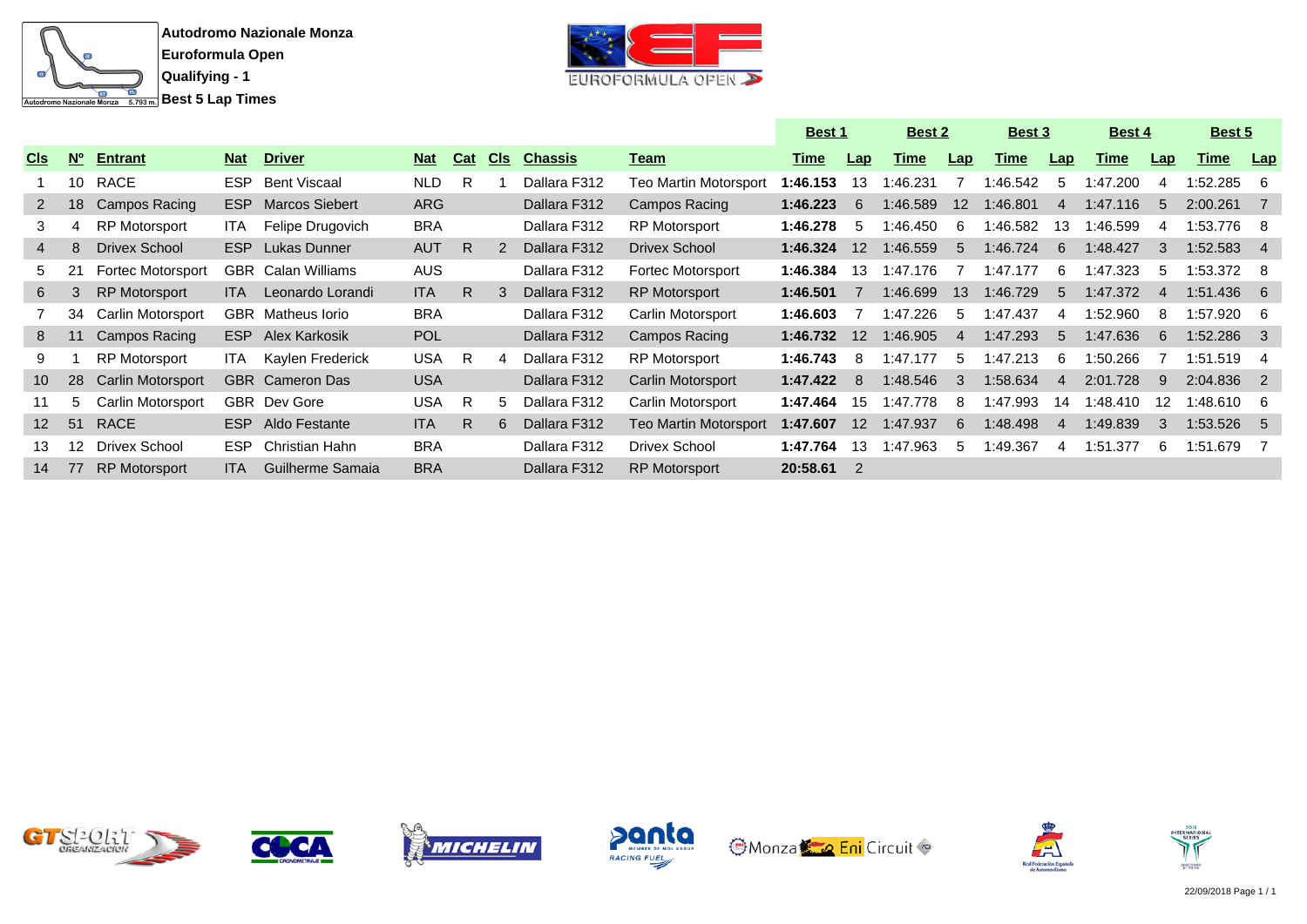



|                 |                 |                          |            |                             |            |            |            |                |                          | <u> Top 1</u> |                 | <u> Top 2</u> |                   | <u>Top 3</u> |                | <u>Top 4</u> |                | <u>Top 5</u> |                   |            |
|-----------------|-----------------|--------------------------|------------|-----------------------------|------------|------------|------------|----------------|--------------------------|---------------|-----------------|---------------|-------------------|--------------|----------------|--------------|----------------|--------------|-------------------|------------|
| <b>CIS</b>      | $N^{\circ}$     | <b>Entrant</b>           | <b>Nat</b> | <b>Driver</b>               | <b>Nat</b> | <b>Cat</b> | <u>CIs</u> | <b>Chassis</b> | <u>Team</u>              | Km/h          | Lap             | Km/h          | Lap               | Km/h         | $\mathsf{Lap}$ | Km/h         | $\mathbf{Lap}$ | Km/h         | $\mathsf{Lap}$    | <u>Avg</u> |
|                 | 18              | Campos Racing            |            | <b>ESP</b> Marcos Siebert   | <b>ARG</b> |            |            | Dallara F312   | Campos Racing            | 262.1         | 5               | 261.5         | $12 \overline{ }$ | 259.6        | 4              | 258.3        | 6              | 250.0        |                   | 258.3      |
| $2^{\circ}$     |                 | <b>RP Motorsport</b>     |            | <b>ITA</b> Kaylen Frederick | <b>USA</b> | R          |            | Dallara F312   | <b>RP Motorsport</b>     | 260.2         | 6               | 258.9         | 5                 | 258.9        | 8              | 258.3        | 13             | 253.5        |                   | 258.0      |
| 3               | 34              | Carlin Motorsport        |            | GBR Matheus lorio           | <b>BRA</b> |            |            | Dallara F312   | Carlin Motorsport        | 260.2         |                 | 256.5         | 8                 | 255.3        | 11             | 248.8        | 4              | 248.2        | -6                | 253.8      |
| 4               | 8               | Drivex School            |            | <b>ESP</b> Lukas Dunner     | <b>AUT</b> | - R        |            | Dallara F312   | <b>Drivex School</b>     | 258.9         | 12              | 256.5         | 6                 | 254.7        | 11             | 253.5        | $\overline{4}$ | 249.4        | -3                | 254.6      |
| 5.              | 10              | RACE                     |            | <b>ESP</b> Bent Viscaal     | <b>NLD</b> | -R         |            | Dallara F312   | Teo Martin Motorsport    | 257.1         | 6               | 256.5         |                   | 255.3        | 5              | 254.7        | 11             | 254.1        |                   | 255.5      |
| 6               | 21              | <b>Fortec Motorsport</b> |            | <b>GBR</b> Calan Williams   | <b>AUS</b> |            |            | Dallara F312   | <b>Fortec Motorsport</b> | 257.1         | 13              | 255.9         | 11                | 255.3        | 6              | 253.5        | $5^{\circ}$    | 253.5        | $12 \overline{ }$ | 255.0      |
|                 | 11              | Campos Racing            |            | <b>ESP</b> Alex Karkosik    | <b>POL</b> |            |            | Dallara F312   | Campos Racing            | 256.5         | 3               | 255.9         | 4                 | 255.9        | 12             | 254.1        | 10             | 248.2        | -5                | 254.1      |
| 8               | 51              | <b>RACE</b>              |            | <b>ESP</b> Aldo Festante    | <b>ITA</b> | R          |            | Dallara F312   | Teo Martin Motorsport    | 256.5         | 12 <sup>°</sup> | 255.3         | 10                | 254.7        | $\mathcal{P}$  | 253.5        | 11             | 252.3        | 6                 | 254.4      |
| 9               | 4               | <b>RP Motorsport</b>     |            | ITA Felipe Drugovich        | <b>BRA</b> |            |            | Dallara F312   | <b>RP Motorsport</b>     | 255.9         | 11              | 255.3         |                   | 254.7        | 13             | 252.3        | 6              | 251.7        |                   | 254.0      |
| 10 <sup>°</sup> | 3               | <b>RP Motorsport</b>     |            | <b>ITA</b> Leonardo Lorandi | <b>ITA</b> | R          |            | Dallara F312   | <b>RP Motorsport</b>     | 254.7         |                 | 253.5         | 12                | 251.7        | 11             | 251.7        | 13             | 251.1        | $\overline{4}$    | 252.5      |
|                 | 28              | Carlin Motorsport        |            | <b>GBR</b> Cameron Das      | <b>USA</b> |            |            | Dallara F312   | Carlin Motorsport        | 252.9         |                 | 250.5         | 8                 | 248.2        | $\mathcal{P}$  | 246.5        | 9              | 244.3        |                   | 248.5      |
| 12 <sup>1</sup> | 12 <sup>2</sup> | Drivex School            |            | <b>ESP</b> Christian Hahn   | <b>BRA</b> |            |            | Dallara F312   | <b>Drivex School</b>     | 252.3         |                 | 251.7         | 13                | 251.1        | $\overline{4}$ | 251.1        | 11             | 250.0        | 12                | 251.2      |
| 13              | 5               | Carlin Motorsport        |            | <b>GBR</b> Dev Gore         | <b>USA</b> | - R        |            | Dallara F312   | Carlin Motorsport        | 250.0         | 12              | 249.4         | 9                 | 248.8        | 8              | 248.2        |                | 247.1        | 6                 | 248.7      |
| 14              | 77              | <b>RP</b> Motorsport     |            | <b>ITA</b> Guilherme Samaia | <b>BRA</b> |            |            | Dallara F312   | <b>RP Motorsport</b>     | 81.5          |                 | 49.9          | 2                 |              |                |              |                |              |                   | 65.7       |













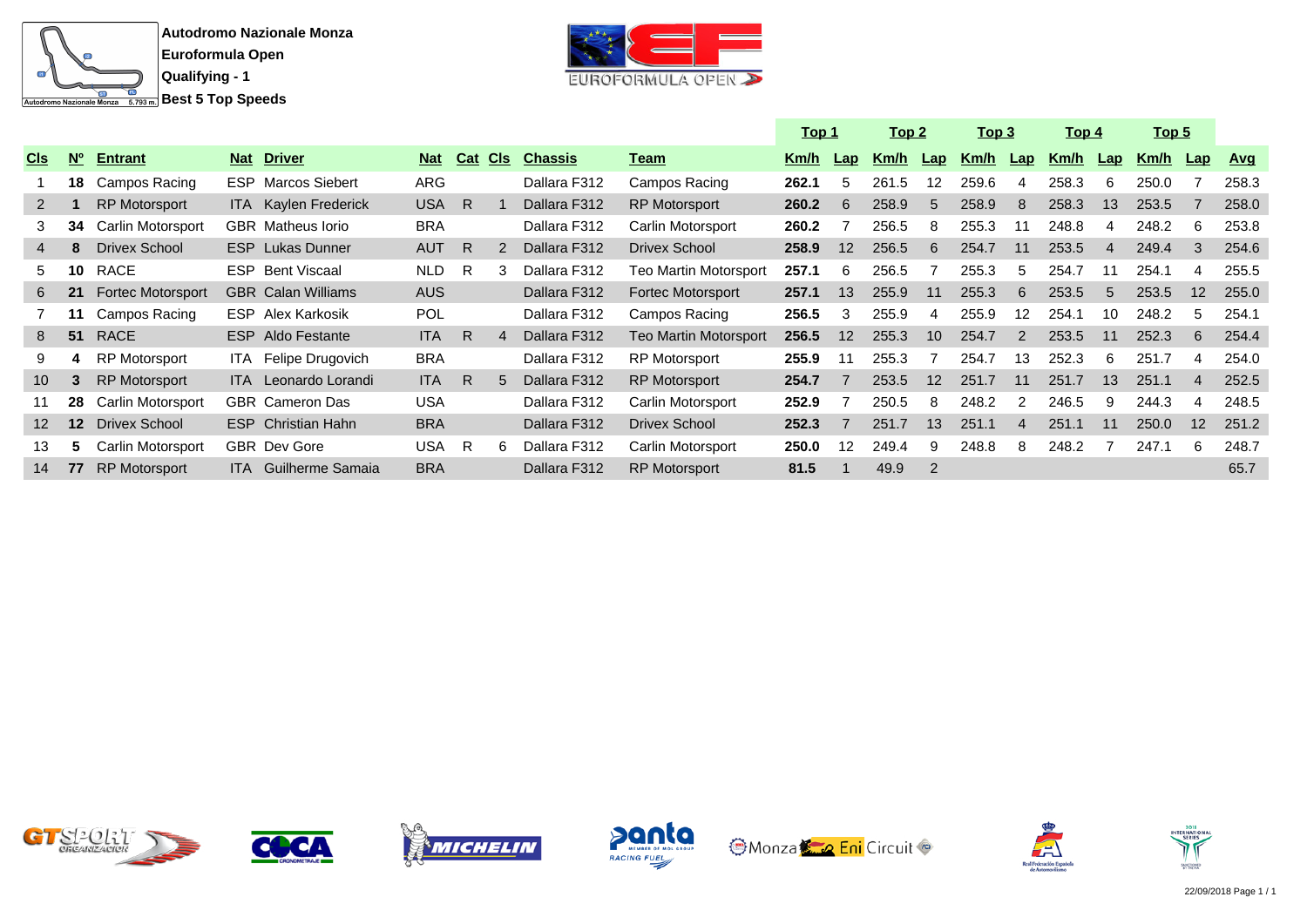

**Fastest Laps Sequence** 



| Lap             | <b>Time of Day</b> | <b>Session Time</b> | <b>No</b> | <b>Entrant</b>           | Nat   | <b>Driver</b>             | <b>Nat</b> | Cat | <b>Chassis</b> | <u>Team</u>                  | Time     | Km/h  |
|-----------------|--------------------|---------------------|-----------|--------------------------|-------|---------------------------|------------|-----|----------------|------------------------------|----------|-------|
| $\overline{2}$  | 10:29:04.674       | 4:04.674            | 5         | Carlin Motorsport        |       | <b>GBR</b> Dev Gore       | <b>USA</b> | R   | Dallara F312   | Carlin Motorsport            | 1:52.932 | 184.6 |
| 3               | 10:30:54.418       | 5:54.418            | 5.        | <b>Carlin Motorsport</b> |       | <b>GBR</b> Dev Gore       | <b>USA</b> | R   | Dallara F312   | Carlin Motorsport            | 1:49.744 | 190.0 |
| 3               | 10:32:01.679       | 7:01.679            | 28        | <b>Carlin Motorsport</b> |       | <b>GBR</b> Cameron Das    | <b>USA</b> |     | Dallara F312   | <b>Carlin Motorsport</b>     | 1:48.546 | 192.1 |
| 3               | 10:32:06.826       | 7:06.826            | 8         | <b>Drivex School</b>     |       | <b>ESP</b> Lukas Dunner   | <b>AUT</b> | R   | Dallara F312   | Drivex School                | 1:48.427 | 192.3 |
| $\overline{4}$  | 10:33:55.880       | 8:55.880            | 11        | <b>Campos Racing</b>     |       | <b>ESP</b> Alex Karkosik  | <b>POL</b> |     | Dallara F312   | <b>Campos Racing</b>         | 1:46.905 | 195.0 |
| 4               | 10:34:07.582       | 9:07.582            | 4         | <b>RP Motorsport</b>     | ITA.  | Felipe Drugovich          | <b>BRA</b> |     | Dallara F312   | <b>RP Motorsport</b>         | 1:46.599 | 195.6 |
| $5\overline{)}$ | 10:35:45.968       | 10:45.968           | 8         | <b>Drivex School</b>     | ESP.  | Lukas Dunner              | <b>AUT</b> | R   | Dallara F312   | <b>Drivex School</b>         | 1:46.559 | 195.7 |
| 5               | 10:35:53.860       | 10:53.860           | 4         | RP Motorsport            | ITA I | Felipe Drugovich          | <b>BRA</b> |     | Dallara F312   | <b>RP Motorsport</b>         | 1:46.278 | 196.2 |
| 6               | 10:37:52.601       | 12:52.601           | 18        | <b>Campos Racing</b>     |       | <b>ESP</b> Marcos Siebert | ARG        |     | Dallara F312   | Campos Racing                | 1:46.223 | 196.3 |
| 13              | 10:56:41.893       | 31:41.893           | 10        | RACE                     |       | <b>ESP</b> Bent Viscaal   | <b>NLD</b> | R   | Dallara F312   | <b>Teo Martin Motorsport</b> | 1:46.153 | 196.4 |













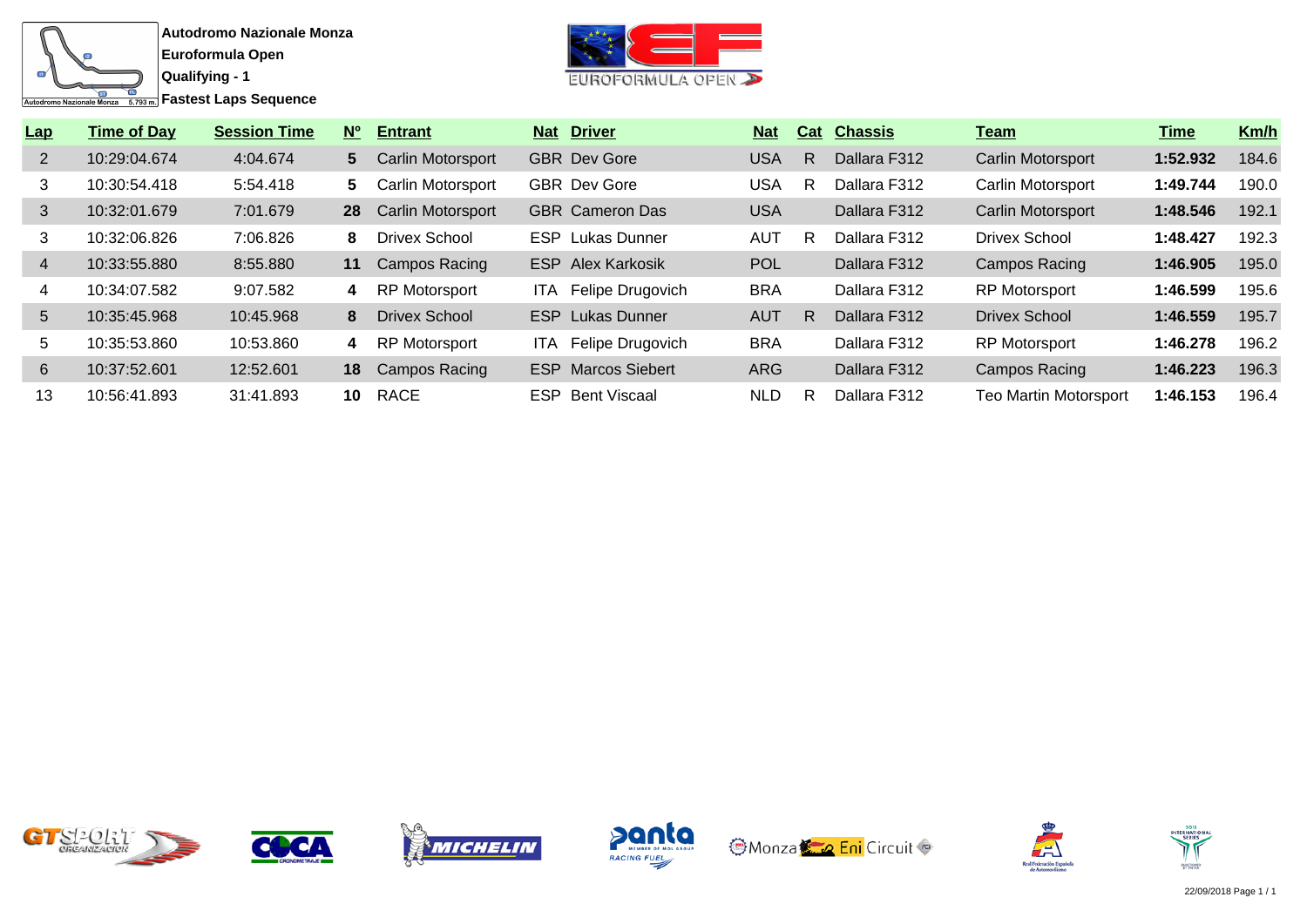

**Event Best Maximum Speed** 



| <b>No</b>       | <b>Entrant</b>           | <u>Nat</u> | <b>Driver</b>             | <u>Nat</u> | Cat            | <u>Clas</u>             | <b>Chassis</b> | <u>Team</u>                  | <b>Km/h Session</b>            |
|-----------------|--------------------------|------------|---------------------------|------------|----------------|-------------------------|----------------|------------------------------|--------------------------------|
| 8.              | <b>Drivex School</b>     | ESP.       | Lukas Dunner              | <b>AUT</b> | R.             |                         | Dallara F312   | Drivex School                | 262.1 Free Practice - 2        |
| 18              | Campos Racing            |            | <b>ESP</b> Marcos Siebert | ARG        |                |                         | Dallara F312   | Campos Racing                | 262.1 Qualifying - 1           |
| 28              | Carlin Motorsport        |            | GBR Cameron Das           | <b>USA</b> |                |                         | Dallara F312   | Carlin Motorsport            | 260.8 Free Practice - 2        |
| 77              | <b>RP Motorsport</b>     | ITA.       | Guilherme Samaia          | <b>BRA</b> |                |                         | Dallara F312   | <b>RP Motorsport</b>         | <b>260.2 Free Practice - 1</b> |
| 10              | RACE                     |            | ESP Bent Viscaal          | <b>NLD</b> | R <sub>2</sub> |                         | Dallara F312   | <b>Teo Martin Motorsport</b> | <b>260.2 Free Practice - 2</b> |
|                 | RP Motorsport            | ITA.       | Kaylen Frederick          | <b>USA</b> | R              | $\overline{\mathbf{3}}$ | Dallara F312   | RP Motorsport                | 260.2 Qualifying - 1           |
| 34              | Carlin Motorsport        |            | <b>GBR</b> Matheus lorio  | <b>BRA</b> |                |                         | Dallara F312   | Carlin Motorsport            | <b>260.2 Qualifying - 1</b>    |
| 4               | <b>RP Motorsport</b>     | ITA.       | Felipe Drugovich          | <b>BRA</b> |                |                         | Dallara F312   | <b>RP Motorsport</b>         | 259.6 Free Practice - 2        |
| 21              | <b>Fortec Motorsport</b> |            | <b>GBR</b> Calan Williams | <b>AUS</b> |                |                         | Dallara F312   | Fortec Motorsport            | <b>258.9 Free Practice - 1</b> |
|                 | 51 RACE                  |            | ESP Aldo Festante         | <b>ITA</b> | $R$ 4          |                         | Dallara F312   | <b>Teo Martin Motorsport</b> | 257.7 Free Practice - 2        |
| 11              | Campos Racing            |            | ESP Alex Karkosik         | <b>POL</b> |                |                         | Dallara F312   | Campos Racing                | <b>257.1 Free Practice - 1</b> |
| 5               | Carlin Motorsport        |            | <b>GBR</b> Dev Gore       | <b>USA</b> | R 5            |                         | Dallara F312   | Carlin Motorsport            | <b>256.5 Free Practice - 2</b> |
|                 | RP Motorsport            | ITA.       | Leonardo Lorandi          | <b>ITA</b> | $R \quad 6$    |                         | Dallara F312   | <b>RP Motorsport</b>         | <b>255.3 Free Practice - 1</b> |
| 12 <sup>1</sup> | Drivex School            | ESP        | <b>Christian Hahn</b>     | <b>BRA</b> |                |                         | Dallara F312   | Drivex School                | <b>255.3 Free Practice - 2</b> |













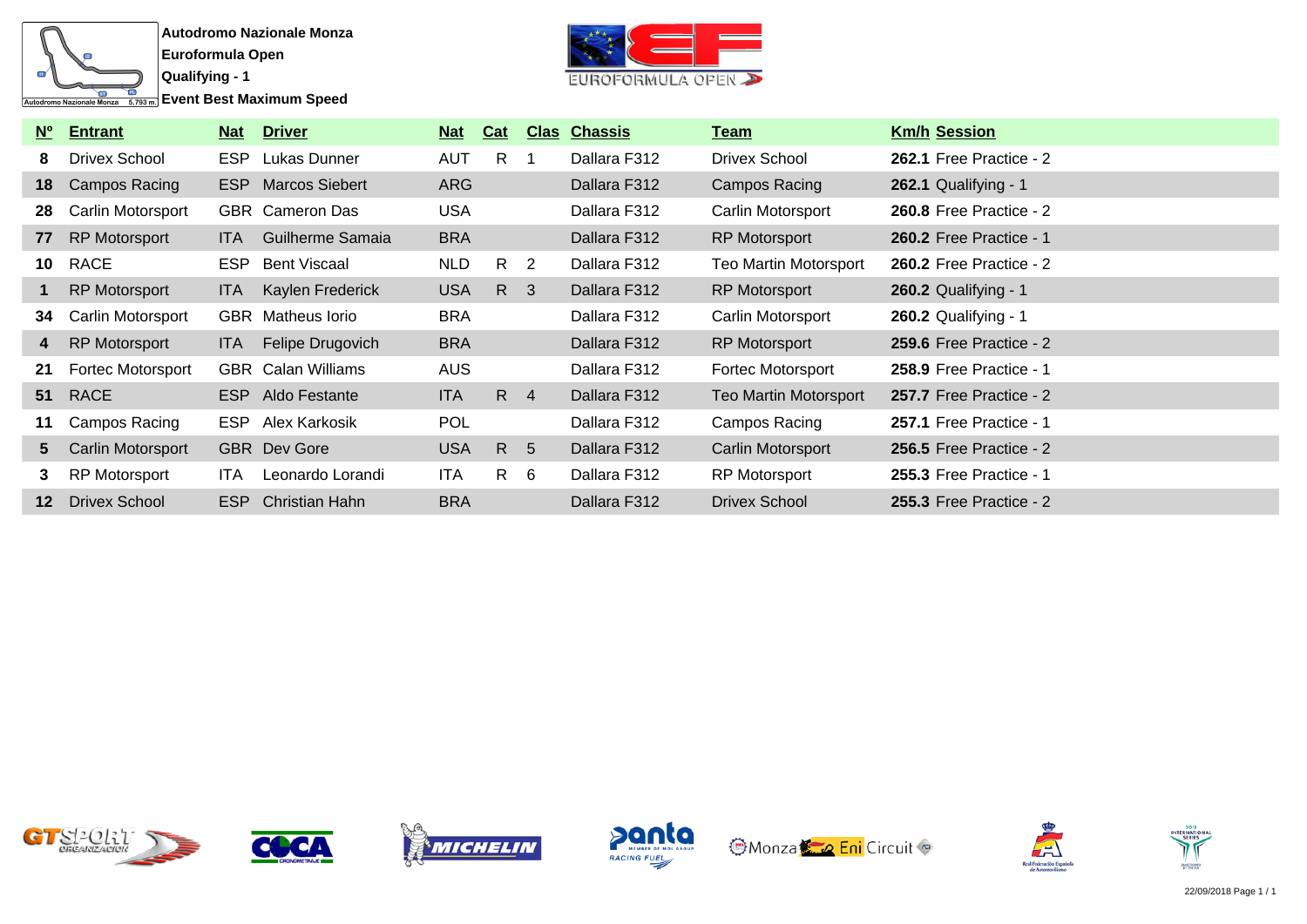

**Autodromo Nazionale Monza Euroformula Open Qualifying - 1 Pit Stop Analysis** 



|            |                                          | Kaylen Frederick    |                                                   | R         |                                       |                       | RP Motorsport        | 21             |             | Calan Williams                           |                 |               |                                       |                       | Fortec Motorsport    |
|------------|------------------------------------------|---------------------|---------------------------------------------------|-----------|---------------------------------------|-----------------------|----------------------|----------------|-------------|------------------------------------------|-----------------|---------------|---------------------------------------|-----------------------|----------------------|
|            |                                          |                     |                                                   |           |                                       |                       | Dallara F312         |                |             |                                          |                 |               |                                       |                       | Dallara F312         |
| <u>Nr.</u> | In Day Time                              | In Time             | <b>Out Time</b>                                   |           | Pit Time T. Pit Time Handicap Penalty |                       |                      | Nr.            | In Day Time | In Time                                  | <b>Out Time</b> |               | Pit Time T. Pit Time Handicap Penalty |                       |                      |
|            | 1 10:30:12.291 10:30:12.291 10:30:38.484 |                     |                                                   | 26.193    | 26.193                                |                       |                      |                |             | 1 10:30:03.291 10:30:03.291 10:30:29.608 |                 | 26.317        | 26.317                                |                       |                      |
|            |                                          |                     | 2 10:43:21.199 10:43:21.199 10:46:17.972          | 2:56.773  | 3:22.966                              |                       |                      |                |             | 2 10:41:22.047 10:41:22.047 10:46:26.034 |                 | 5:03.987      | 5:30.304                              |                       |                      |
|            | 3 10:50:12.113 10:50:12.113 10:50:37.834 |                     |                                                   | 25.721    | 3:48.687                              |                       |                      |                |             | Cameron Das                              |                 |               |                                       |                       | Carlin Motorsport    |
|            |                                          | Leonardo Lorandi    |                                                   | ${\sf R}$ |                                       |                       | <b>RP</b> Motorsport | 28             |             |                                          |                 |               |                                       |                       |                      |
| 3          |                                          |                     |                                                   |           |                                       |                       |                      |                |             |                                          |                 |               |                                       |                       | Dallara F312         |
|            |                                          |                     |                                                   |           |                                       |                       | Dallara F312         | <u>Nr.</u>     | In Day Time | In Time                                  | <b>Out Time</b> |               | Pit Time T. Pit Time Handicap Penalty |                       |                      |
| <u>Nr.</u> | In Day Time                              | In Time             | <b>Out Time</b>                                   |           | Pit Time T. Pit Time Handicap Penalty |                       |                      |                |             | 1 10:33:54.654 10:33:54.654 10:45:55.276 |                 |               | 12:00.62 12:00.622                    |                       |                      |
|            | 1 10:30:13.549 10:30:13.549 10:30:39.999 |                     |                                                   | 26.450    | 26.450                                |                       |                      |                |             |                                          |                 | 2             |                                       |                       |                      |
|            |                                          |                     | 2 10:41:33.558 10:41:33.558 10:46:15.547 4:41.989 |           | 5:08.439                              |                       |                      |                |             | 2 10:48:04.329 10:48:04.329 10:48:30.641 |                 |               | 26.312 12:26.934                      |                       |                      |
| 4          |                                          | Felipe Drugovich    |                                                   |           |                                       |                       | RP Motorsport        | 34             |             | Matheus Iorio                            |                 |               |                                       |                       | Carlin Motorsport    |
|            |                                          |                     |                                                   |           |                                       |                       |                      |                |             |                                          |                 |               |                                       |                       | Dallara F312         |
|            |                                          |                     |                                                   |           |                                       |                       | Dallara F312         | <u>Nr.</u>     | In Day Time | In Time                                  | <b>Out Time</b> |               | Pit Time T. Pit Time Handicap Penalty |                       |                      |
| <u>Nr.</u> | In Day Time                              | In Time             | <b>Out Time</b>                                   |           | Pit Time T. Pit Time Handicap Penalty |                       |                      |                |             |                                          |                 |               |                                       |                       |                      |
|            | 1 10:28:16.616 10:28:16.616 10:28:42.892 |                     |                                                   | 26.276    | 26.276                                |                       |                      |                |             | 1 10:30:09.163 10:30:09.163 10:30:35.030 |                 | 25.867        | 25.867                                |                       |                      |
|            |                                          |                     | 2 10:41:14.749 10:41:14.749 10:46:07.152          | 4:52.403  | 5:18.679                              |                       |                      |                |             | 2 10:41:30.174 10:41:30.174 10:45:38.160 |                 | 4:07.986      | 4:33.853                              |                       |                      |
|            | 3 10:48:03.171 10:48:03.171 10:48:29.209 |                     |                                                   | 26.038    | 5:44.717                              |                       |                      |                |             | 3 10:47:42.641 10:47:42.641 10:48:17.729 |                 | 35.088        | 5:08.941                              |                       |                      |
| 5          |                                          | Dev Gore            |                                                   | ${\sf R}$ |                                       |                       | Carlin Motorsport    | 51             |             | Aldo Festante                            |                 | R             |                                       | Teo Martin Motorsport |                      |
|            |                                          |                     |                                                   |           |                                       |                       |                      |                |             |                                          |                 |               |                                       |                       | Dallara F312         |
|            |                                          |                     |                                                   |           |                                       |                       | Dallara F312         |                |             | In Time                                  | <b>Out Time</b> |               |                                       |                       |                      |
| <u>Nr.</u> | In Day Time                              | In Time             | <b>Out Time</b>                                   |           | Pit Time T. Pit Time Handicap Penalty |                       |                      | <u>Nr.</u>     | In Day Time |                                          |                 |               | Pit Time T. Pit Time Handicap Penalty |                       |                      |
|            |                                          |                     | 1 10:41:50.829 10:41:50.829 10:44:41.496          | 2:50.667  | 2:50.667                              |                       |                      |                |             | 1 10:39:29.399 10:39:29.399 10:46:19.058 |                 | 6:49.659      | 6:49.659                              |                       |                      |
| 8          |                                          | Lukas Dunner        |                                                   | ${\sf R}$ |                                       |                       | <b>Drivex School</b> |                |             | 2 10:48:16.169 10:48:16.169 10:48:42.194 |                 | 26.025        | 7:15.684                              |                       |                      |
|            |                                          |                     |                                                   |           |                                       |                       |                      | $\prime\prime$ |             | Guilherme Samaia                         |                 |               |                                       |                       | <b>RP Motorsport</b> |
|            |                                          |                     |                                                   |           |                                       |                       | Dallara F312         |                |             |                                          |                 |               |                                       |                       | Dallara F312         |
| <u>Nr.</u> | In Day Time                              | In Time             | <b>Out Time</b>                                   |           | Pit Time T. Pit Time Handicap Penalty |                       |                      | <u>Nr.</u>     | In Day Time | In Time                                  | <b>Out Time</b> |               | Pit Time T. Pit Time Handicap Penalty |                       |                      |
|            | 1 10:39:21.709 10:39:21.709 10:45:51.299 |                     |                                                   | 6:29.590  | 6:29.590                              |                       |                      |                |             |                                          |                 |               |                                       |                       |                      |
|            | 2 10:48:05.687 10:48:05.687 10:48:31.607 |                     |                                                   | 25.920    | 6:55.510                              |                       |                      |                |             | 1 10:28:15.777 10:28:15.777 10:46:31.267 |                 | 18:15.49<br>0 | 18:15.490                             |                       |                      |
| 10         |                                          | <b>Bent Viscaal</b> |                                                   | ${\sf R}$ |                                       | Teo Martin Motorsport |                      |                |             |                                          |                 |               |                                       |                       |                      |
|            |                                          |                     |                                                   |           |                                       |                       | Dallara F312         |                |             |                                          |                 |               |                                       |                       |                      |
| <u>Nr.</u> | In Day Time                              | In Time             | <b>Out Time</b>                                   |           | Pit Time T. Pit Time Handicap Penalty |                       |                      |                |             |                                          |                 |               |                                       |                       |                      |
|            | 1 10:30:15.413 10:30:15.413 10:30:43.060 |                     |                                                   | 27.647    | 27.647                                |                       |                      |                |             |                                          |                 |               |                                       |                       |                      |
|            |                                          |                     | 2 10:41:42.133 10:41:42.133 10:46:16.928 4:34.795 |           | 5:02.442                              |                       |                      |                |             |                                          |                 |               |                                       |                       |                      |
|            | 3 10:48:12.763 10:48:12.763 10:48:38.912 |                     |                                                   | 26.149    | 5:28.591                              |                       |                      |                |             |                                          |                 |               |                                       |                       |                      |
|            |                                          | Alex Karkosik       |                                                   |           |                                       |                       | Campos Racing        |                |             |                                          |                 |               |                                       |                       |                      |
| 11         |                                          |                     |                                                   |           |                                       |                       |                      |                |             |                                          |                 |               |                                       |                       |                      |
|            |                                          |                     |                                                   |           |                                       |                       | Dallara F312         |                |             |                                          |                 |               |                                       |                       |                      |
| <u>Nr.</u> | In Day Time                              | In Time             | <b>Out Time</b>                                   |           | Pit Time T. Pit Time Handicap Penalty |                       |                      |                |             |                                          |                 |               |                                       |                       |                      |
|            |                                          |                     | 1 10:39:19.941 10:39:19.941 10:46:23.390          | 7:03.449  | 7:03.449                              |                       |                      |                |             |                                          |                 |               |                                       |                       |                      |
| 12         |                                          | Christian Hahn      |                                                   |           |                                       |                       | <b>Drivex School</b> |                |             |                                          |                 |               |                                       |                       |                      |
|            |                                          |                     |                                                   |           |                                       |                       |                      |                |             |                                          |                 |               |                                       |                       |                      |
|            |                                          |                     |                                                   |           |                                       |                       | Dallara F312         |                |             |                                          |                 |               |                                       |                       |                      |
| <u>Nr.</u> | In Day Time                              | In Time             | <b>Out Time</b>                                   |           | Pit Time T. Pit Time Handicap Penalty |                       |                      |                |             |                                          |                 |               |                                       |                       |                      |
|            |                                          |                     | 1 10:41:19.168 10:41:19.168 10:46:24.580          | 5:05.412  | 5:05.412                              |                       |                      |                |             |                                          |                 |               |                                       |                       |                      |
| 18         |                                          | Marcos Siebert      |                                                   |           |                                       |                       | Campos Racing        |                |             |                                          |                 |               |                                       |                       |                      |
|            |                                          |                     |                                                   |           |                                       |                       |                      |                |             |                                          |                 |               |                                       |                       |                      |
|            |                                          |                     |                                                   |           |                                       |                       | Dallara F312         |                |             |                                          |                 |               |                                       |                       |                      |
| <u>Nr.</u> | In Day Time                              | In Time             | <b>Out Time</b>                                   |           | Pit Time T. Pit Time Handicap Penalty |                       |                      |                |             |                                          |                 |               |                                       |                       |                      |
|            | 1 10:30:16.456 10:30:16.456 10:30:43.930 |                     |                                                   | 27.474    | 27.474                                |                       |                      |                |             |                                          |                 |               |                                       |                       |                      |
|            |                                          |                     | 2 10:39:47.463 10:39:47.463 10:46:13.463 6:26.000 |           | 6:53.474                              |                       |                      |                |             |                                          |                 |               |                                       |                       |                      |









**Monza Eni** Circuit